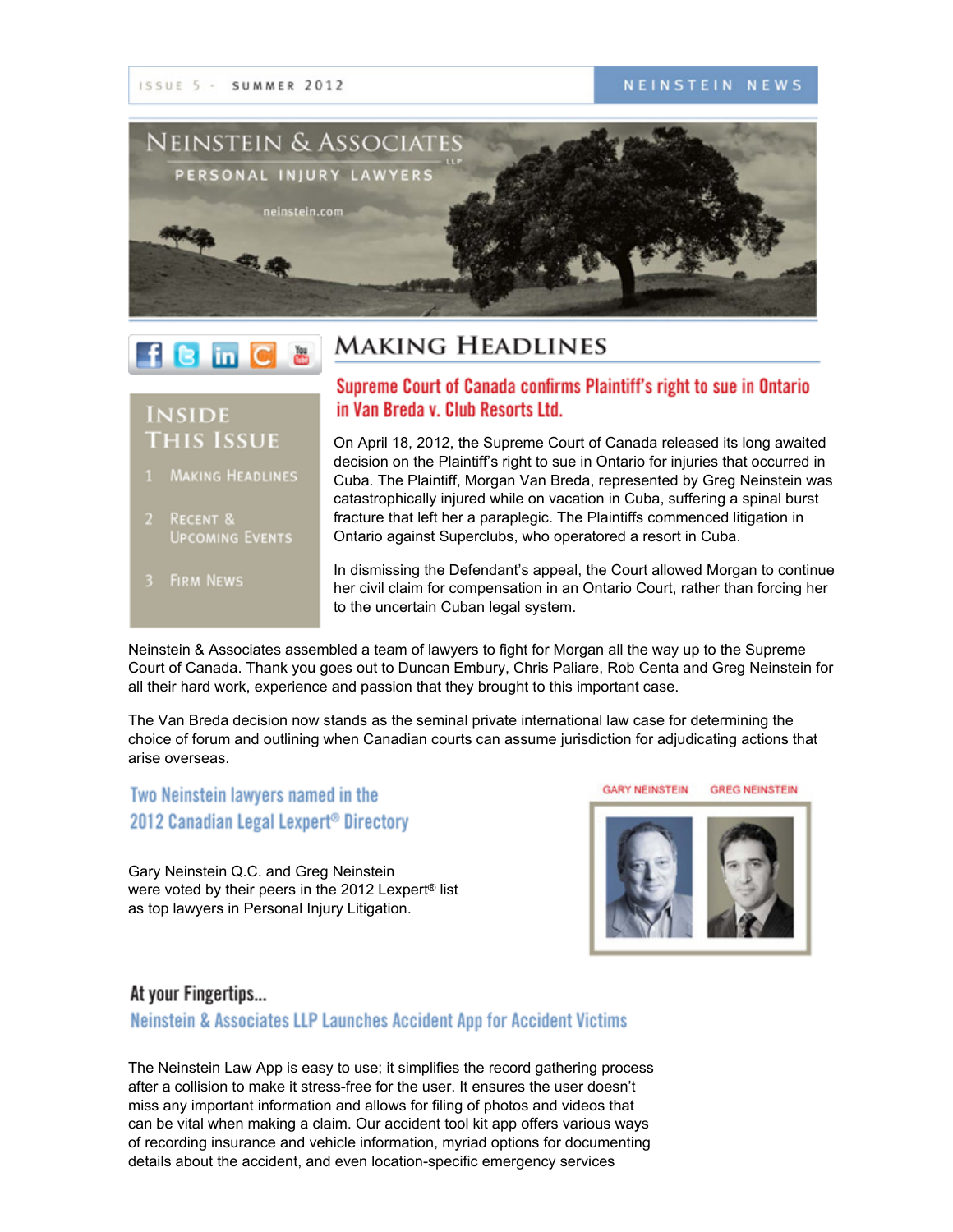contacts.

The App takes the pressure off when you are already overwhelmed with the effects of the collision and gives you a step by step guide. With the push of a button, all the important information will be at your fingertips. Download the App and share the link with your contacts.

Downloading the Neinstein Law App is simple and free on iTunes or on our website or simply click on the icon below:



### **OBIA Awards**

On June 23, 2012 the **Ontario Brain Injury [Association](http://www.obia.ca/)** recognized Neinstein & Associates with the Legal Fellowship Award for the firm's contributions to the ABI Community though their commitment to providing educational seminars in hospitals throughout Ontario. The Association also recognized **Greg [Neinstein](http://www.neinstein.com/greg_neinstein/)** efforts in chairing the **8th [Annual](http://www.facebook.com/media/set/?set=a.10151860317450301.867595.384490450300&type=3) Mix and Mingle** at the Steam whistle this year raising over \$100,000 for Survivors of Brain Injury and their families. Present to accept the award was **Gary [Neinstein](http://www.neinstein.com/gary_neinstein/)** the founding partner of Neinstein & Associates.

We congratulate all the OBIA Award Recipients and encourage them to keep up the good work!

## **RECENT EVENTS**

#### 8th Annual BIST/OBIA Mix & Mingle Fundraiser Huge Success -Over \$100,000.00 raised!

Greg Neinstein chaired another successful event. On June 14, 2012, legal and rehabilitation professionals, caregivers, family and friends gathered to raise awareness of brain injury by participating in the 8th Annual Mix and Mingle for Brain Injury. This year's Mix and Mingle event was held at the Steam Whistle Brewery in Toronto and raised over \$100,000.00.

Stay tuned for details on next year's event, which will be taking place in June, 2013.











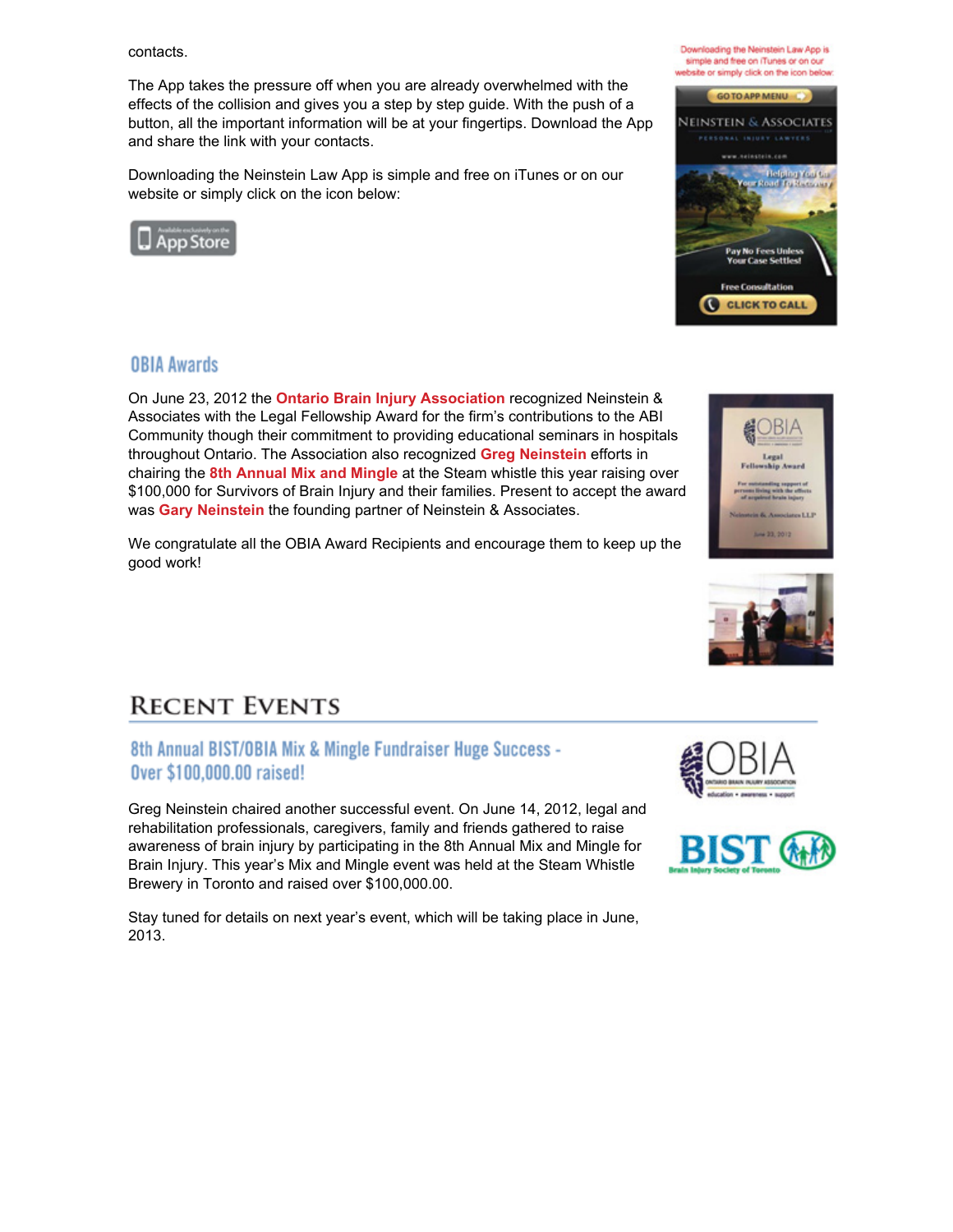

See you all at the next Mix & Mingle Fundraiser in JUNE 2013!

## **UPCOMING EVENTS**

#### **2012 Provincial ABI Conference**

November 8-9, 2012 ABI Provincial Conference – Toronto



**Golf Tournaments** 

Every year, Neinstein & Associates sponsors several charity golf tournaments. This summer tournaments include:

| June 19, 2012      | Bridgepoint Classic Golf Tournament in support of Bridgepoint Health                                |
|--------------------|-----------------------------------------------------------------------------------------------------|
| August 8, 2012     | PRHC Foundation Charity Golf Tournament in support of Peterborough<br><b>Regional Health Centre</b> |
| September 13, 2012 | Out of the Rough in support of St. Michael's Hospital                                               |
| September 10, 2012 | Rehab Golf Classic in support of St. John's Rehab Hospital                                          |

## **FIRM NEWS**

Harv Lewin, celebrates 40 years practicing law. Harv was called to the bar in 1972. Harv has gained a reputation for being a strong lawyer with extensive trial experience who vigorously protects the interests of clients. Congratulations to Harv on this milestone!

Sonia Leith recently gave birth to a baby girl, born June 24, 2012. Congratulations!

Neinstein & Associates welcomes Mike Wolkowics as our newest lawyer at the firm.